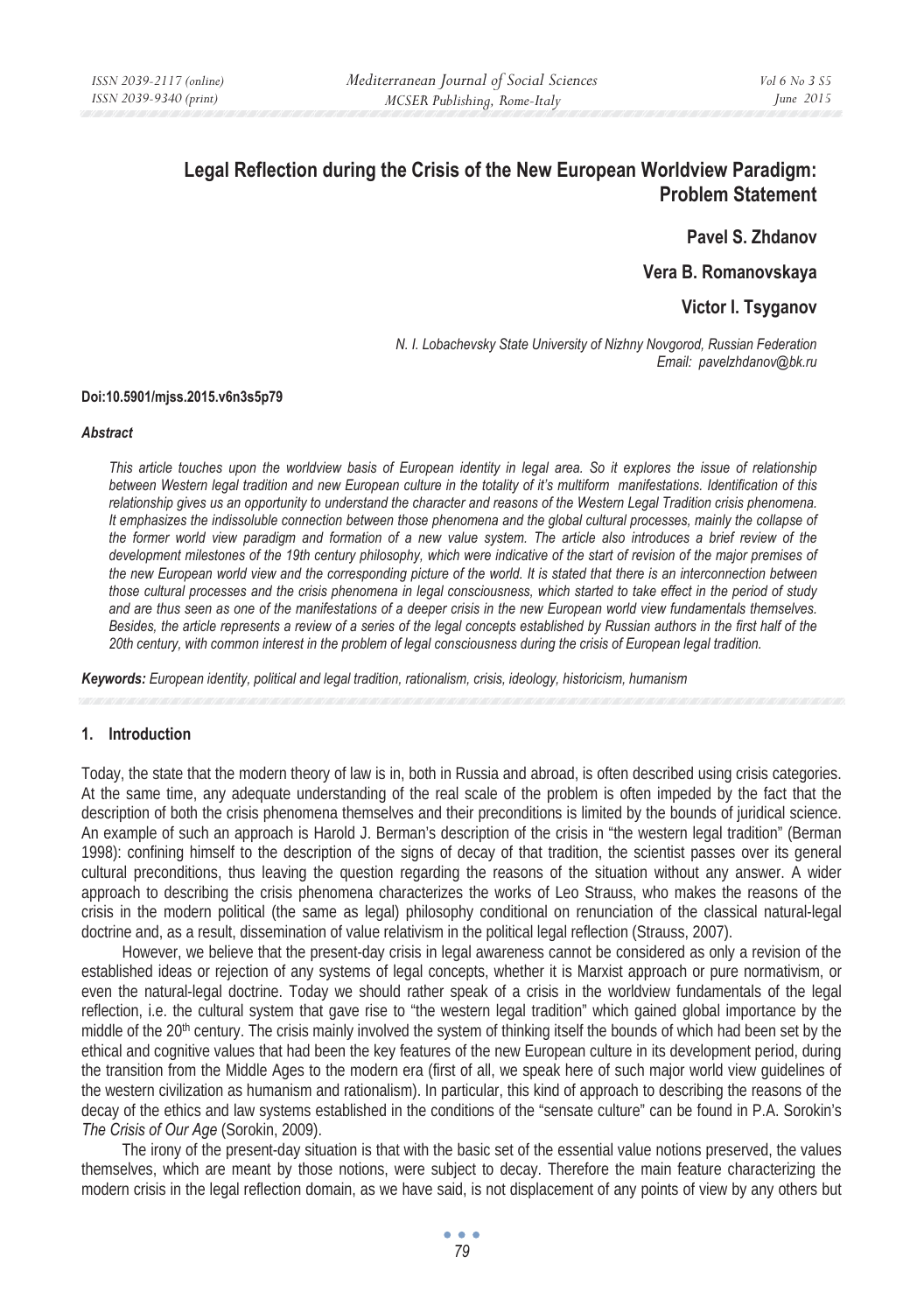| ISSN 2039-2117 (online) | Mediterranean Journal of Social Sciences | Vol 6 No 3 S5 |
|-------------------------|------------------------------------------|---------------|
| ISSN 2039-9340 (print)  | MCSER Publishing, Rome-Italy             | June $2015$   |

the disconnection between the language of the ethical-legal discourse and the actual content of the processes and relations that the discourse deals with.

This research has a double task. First, we have to describe, as concisely as possible, the genesis of the world view prerequisites of the modern crisis in legal reflection. Second, it appears reasonable to learn some examples of the last century legal concepts which, on the one hand, would be based on some clear understanding of the nature of the crisis phenomena and, on the other hand, would make a way to build a legal theory in the conditions of the new cultural reality.

### **2. Methodology**

The character of the assigned tasks makes it impossible to perform just a chronological study of the content of the legal concepts as the internal cultural mechanisms which should determine the evolution of legal reflection would be left beyond the study then. The reasons of the crisis in the modernist paradigm of jurisprudence have to be detected through analyzing the process of the changes occurring to the thinking structures (the epistemes, according to M. Foucault) within which the legal notions are filled with certain meaning but beyond which they inevitably lose their viability. An important role in this study is also played by the methods developed by semiotics, in particular by considering a specific legal tradition as a historically established system of signs, which should be a "working" one, i.e. capable of expressing and communicating certain meanings, only as an organic part of the language of a particular culture.

### **3. The New European Legal Tradition's Crisis**

### *3.1 The preconditions*

It should be mentioned that certain decay of the fundamental categories of the new European culture has been observed for quite a long time already, and the major features of the upcoming crisis were clearly seen back in the late 19<sup>th</sup> and early 20<sup>th</sup> century (Weber, 1998; Jaspers, 1994; Manheim, 2010). So, with the beginning of the 19<sup>th</sup> century marked with progressive disillusionment of the European society, first with the Enlightenment ideals and then with the rationalism principles in general (Berlin, 2002), at the end of the century we can see the collapse of the Renaissance image of man itself. In particular, extremely significant was the dissemination of the historical world view at the turn of the 19<sup>th</sup> and 20<sup>th</sup> centuries. This kind of world view relativized (which is particularly emphasized by Leo Strauss (Strauss, 2007)) the rationalist ideas of the unity and invariability of the laws of the universe and human society. The new sentiments found their external expression in the coming of romanticism, with its enhanced attention to the complicated and internally contradictory inner world of an individual. Hence, it came to replace the clear and rational forms of classicism which had been building the picture of the world where mind, relying on the objective laws of the universe, takes control of every irrational natural or social element. In philosophy of law, the new trends were represented, on the one hand, by the historical school of law which rejected rationalism in jurisprudence in favor of the organic view on the law as a part of the culture created by the public spirit and, on the other hand, by positivism which, instead of the ideas of the common and essential principles of the natural right, suggested the doctrine on the primary importance of the power that establishes the law.

But still, all those changes themselves could not lead to any total crisis in the fundamentals of the new European legal thinking or any crisis in the western legal tradition, for the former system of notions and values was still of considerable significance to subjects of legal reflection and legal relations. Or, in other words, as long as the minds of the Europeans preserved the system of the notions and signs, traditionally used to describe the legal reality, which was still filled with a living meaning and correlated with the system of their actual values of life.

The cardinal shift of the paradigm of the new European legal thinking occurred at the moment when the concept of the thinking subject was itself subjected to revision and when the ideas of the subject that is capable of perceiving the truth about the reality were replaced by the ideas of the subject whose thinking is totally determined by the social environment. That did not only mean doubts about the possibility of understanding the social and legal phenomena but also, to a large extent, rejection of a whole series of the key philosophical thinking principles which were established in the post-Renaissance period and determined the character of political-legal reflection.

It was exactly the meaning that was acquired by the "ideology" concept that appeared in the first half of the 19th century. Reconsidered by Marx and Engels, it was demolishing the idea of the subject's cognitive activity being direct and controlled by the subjects. As they said, "even hazy structures appearing in the minds of people represent essential products, a kind of evaporations of their material life process, which can be determined empirically and is connected with material prerequisites" (Marx & Engels 1970, p. 14). Morals, religion and metaphysics, which are enunciated as sorts of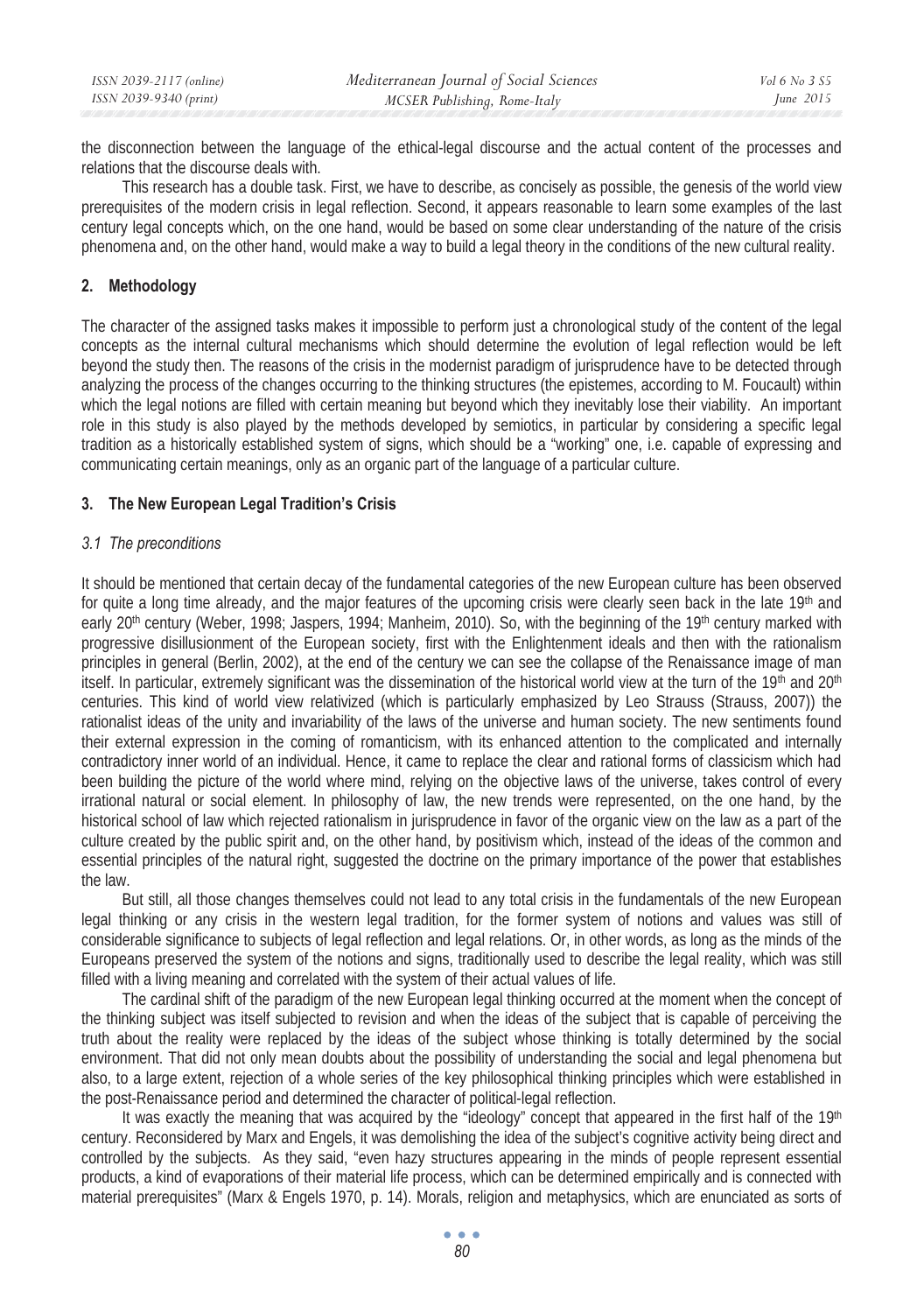ideology, lose their independent character in the eyes of the founders of dialectical materialism and are thought to be reflexes of material production. "It is not the consciousness of men that determines their being, but, on the contrary, their social being that determines their consciousness" – that is the major thesis of Marx's theory of knowledge. Although ideology passes itself off as the aggregate of knowledge about the real world, it however performs another function that is far from the cognitive process: it serves for uniting people into social structures of various types (Mamardashvili, 2010, p. 63). Moreover, ideology puts every possible obstacle in the way of understanding the grounds of those social relations and raising the question on the appropriateness of the established order. This meant that not only any theory but also any system of values were class-dependent, so it was unnecessary to even raise the question on their verity or falsity. Ideological consciousness is not aware of the truth about itself as, when speaking of the objective reality, it only expresses the opinion caused by the class interests. Consciousness, which was seen clear and transparent by classical philosophy, providing it is free from the influence of any affects, now appears penetrated by relations that it cannot control (Mamardashvili, 2010, p. 72). Looking at the law through the prism of the conception of ideology does not only mean relativization of its value-related fundamentals but also denying the possibility to speak of the law from the position of any objective values in principle. According to Marxism, it is not the mind that we see as the basis of the law, and it is not even the will in its pure form, but it is the material relations, which find their ideological reflection in every product of the spiritual activities of men.

Friedrich Nietzsche subjected the prerequisites of the new European world view to no less radical revision. His statement "God is dead" meant radical rejection of the references to the ideal reality and some sort of a supersensory world as the substantiation of the values, which he thought had been an unwavering metaphysical premise since Plato's times. Hence, "God is dead" was expected to serve for the start of revaluation of the former supreme values. Nietzsche defines the value itself as "a viewpoint" that "is always defined by viewing and for viewing" and does not exist beyond recognition (Heidegger, 2008, p. 322). The new definition of 'value' should be based on the "will to power" which means, above all, responsibility and will to self-determination.

The new European man is also criticized. According to Nietzsche, "Man is something that shall be overcome" (Nietzsche, 1990, p. 8). In other words, he believes that the image of man in itself, which has been the main guideline of the European thought since the Renaissance, cannot be the objective. "Man is rope stretched between the animal and the Overman". "What is lovable in man is that he is an over-going and a down-going" (Nietzsche, 1990, p. 9). Thus, Nietzsche declares the death of both the former system of values, which, in actual fact, turned to be idols hiding their inner emptiness behind the references to the absolute viewpoint of the ideal reality, and the subject himself who had been asserting those values. Nietzsche denies the idea of the progressive development of mankind and interprets history by using the categories of the "eternal comeback", thus stating the fact of the decline of the European culture.

The revaluation of the Renaissance image of man by F.M. Dostoyevsky was no less radical either. He was one of the first who could feel how deep was the spiritual crisis that the European culture had sunk into (Rozanov, 2013; Shestov, 1993). The sinister figure of the "underground man" depicted by the Russian writer leaves no room for the former optimistic anthropocentrism and brings to naught all the basic prerequisites of the rationalist ethics, such as the conception of the interconnection between a clear judgment and a lawful deed. Hence, the determining power of the moral law appears ineffective in the face of the irrational freedom of man. S. Freud's discoveries were also of comparable importance to the transformation of the image of man in the modern culture (Mamardashvili 2010, p. 306): they revealed the significance of the extramental processes taking place in the human mind and the effect they have on man's behavior, as well as the acuteness of the conflict between man's nature and civilization, which makes every individual's life in the society a permanent source of traumatic situations (Brinton, 2003, p. 368).

Thus, we can observe the unfolding picture of the decay of the very fundamentals of the new European world view. The ideal image of man, who learns the truth and builds his life based on the fundamentals of mind, is subject to revision (Mamardashvili et al., 2010, p. 129). The essential postulates of the theory of knowledge, which were established in the Rationalism and Renaissance eras, are being demolished (Nisbet, 2007, p. 520), and the system of values is losing its integrity and absoluteness. So, speaking of the crisis of the law or legal consciousness at the turn of the 19th and 20th centuries, one should keep in mind that the heart of the crisis did not consist in disappointment at any specific institutions or ideas, or not even in devaluation of the key legal values, but in demolition of the world view frames within which the legal tradition had been reproduced at the subjective and collective levels as the unity of the normative, theoretical, psychological and axiological aspects during the past centuries.

## *3.2 The legal reflection*

Understanding the reasons and the character of the crisis phenomena (both in legal reflection and in other domains of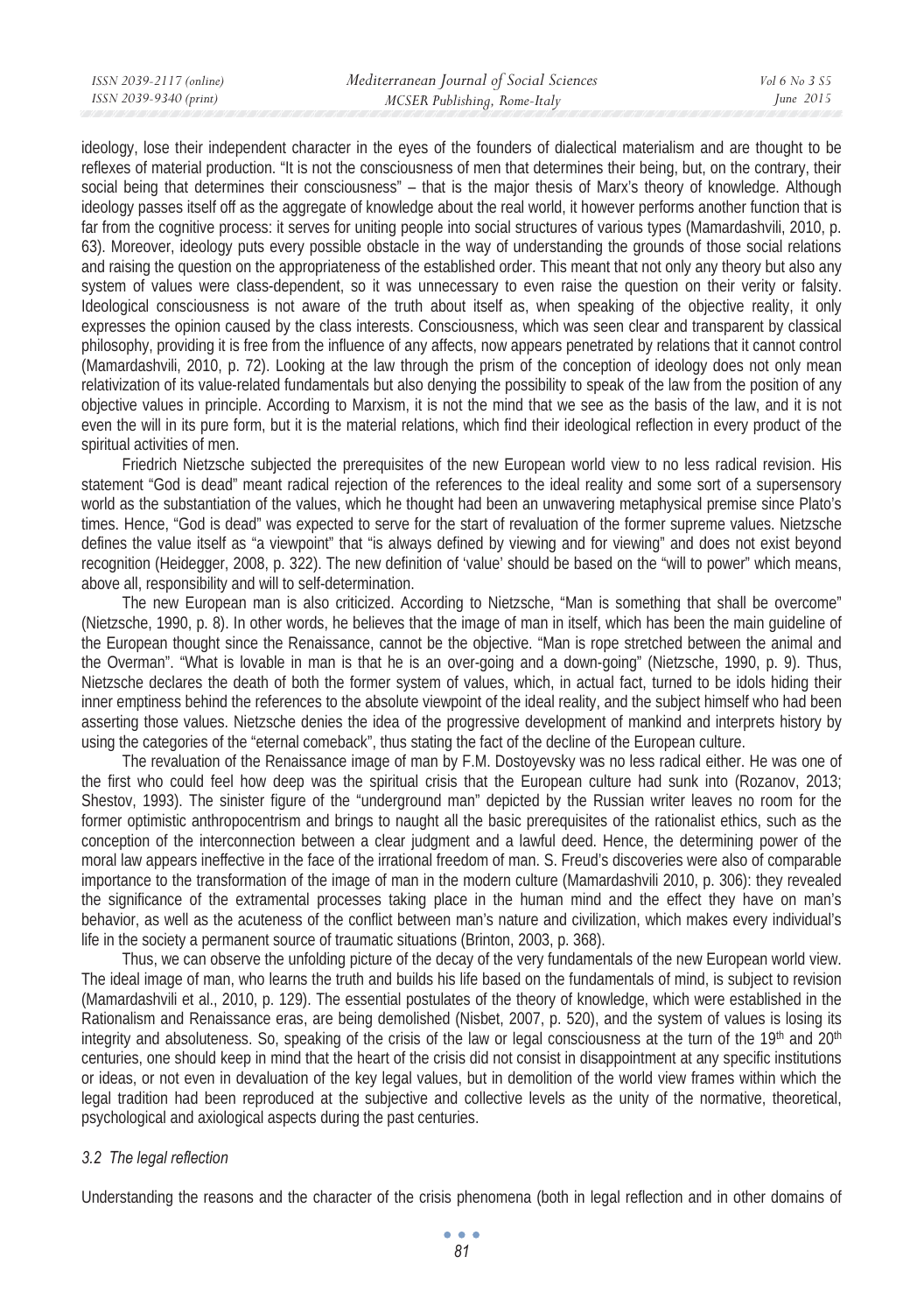| ISSN 2039-2117 (online) | Mediterranean Journal of Social Sciences | Vol 6 No 3 S5 |
|-------------------------|------------------------------------------|---------------|
| ISSN 2039-9340 (print)  | MCSER Publishing, Rome-Italy             | June $2015$   |
|                         |                                          |               |

social and liberal knowledge) was only possible as the researcher could deliberately go beyond the limits of the classical new European cognitive paradigm, without being restrained by the traditional system of ideas and notions that did not provide any possibility to describe the essence of the actual events in any adequate way anymore, to say nothing of defining any ways out of the crisis situation. The latter was even more difficult as it required reconstruction of the experience of substantiating the law during the formation of the new world view structures. As a matter of fact, the task of the non-classical science of law was to re-discover the law in a brand new way.

In the light of the above, the theories of law which were created in the early  $20<sup>th</sup>$  century and represent attempts to consider the law from the viewpoints of the new cultural reality are of special interest. The common feature of those theories was, first, a wide use of the theoretical arsenal of the new philosophic trends (phenomenology, psychoanalysis, existentialism, and others) and, second, trying to understand, above all, the subjective experience itself from which individuals learn and accept the key legal values. A series of striking examples of establishing a system of legal views during the total world view crisis can be found in the Russian philosophy of the first half of the 20<sup>th</sup> century.

First of all, we should mention Nikolay Alexeyev's (1879-1964) concept based on applying the phenomenological approach to the study of legal phenomena. Following the phenomenological guideline, Alexeyev rejected the right to define the law from the purely logical positions, which had been typical of rationalist philosophy. It corresponded to his view of the nature of philosophy, which is a world outlook, i.e. "not only the aggregate of the theoretical verities but also an act, historical or personal" (Alexeyev, 1998, p. 40). Instead of a chain of rational definitions leading to infinity, the theory of law should be based on the indefinable "initial realities" of the law, which can only be watched and described. Only if we watch them directly, we get values which represent qualitative realities that are not determined logically but are obvious with their objective character at the same time (Alexeyev, 1998, p. 54). The experience that represents the primary content of the law consists in subject's recognizing the values and in "concerned attitude" towards them. And the definitions of such attitude are legal authorities and legal obligations as the required initial indefinable realities. As for the values, according to Alexeyev, their nature consists in the embodiment of the otherworldly being in the real world and experience (Alexeyev, 1998, p. 107). Alexeyev insists that perceiving the values should result exactly from their objective experience: the subject should find them, not invent them. The form in which the legal meaning finds its expression is the numerous normative facts that are capable of obliging people to perform specific actions.

So, Nikolay Alexeyev emphasizes the objective character of the values building the foundation of the law and pays great attention to the subjective aspects of perceiving their reality. It is obvious that the act of recognizing the values and experiencing them intuitively requires that the subject should have certain qualities and develop some sort of sensitiveness to those values. In this context, spiritual life and "sound legal consciousness" are indivisible. Therefore, overcoming the legal consciousness crisis mainly presupposes a subject that would be able to accept the values independently and responsibly. Alexeyev declares that "if a legal subject is perfect and if he goes through and realizes his legal experience in the right way and implements its results, the positive system of the law cannot but be perfect in its content" (Alexeyev, 1998, p. 206). He cites, with sympathy, Ivan Ilyin's opinion that "as a matter of fact, the law and the state live inside the subject of the law; they only live together with him, with the subject, with his soul and with his spirit" (Alexeyev, 1998, p. 204).

The issue of the personal attitude towards the law was developed in detail in the works of Ivan Ilyin (1883 - 1954) (Zhdanov & Romanovskaya, 2012, pp. 128-133). Accepting the phenomenological methodology in many respects, he also pays great attention to describing the experience in which individuals understand the law as a spiritual value. The philosopher points at the fact that the basis of the "sound legal consciousness" should consist in the individual's experiencing the legal values directly and accepting them freely. To define the ability to understand the basic principles of the law, he uses the term "natural legal consciousness" which, being an "instinctive sense of law" (Ilyin, 2006, p. 281), belongs to every man providing he has developed that skill spiritually inside himself. This level of legal consciousness has to be cultivated in the individual; this is exactly what shows his spiritual maturity and independence. It is based on the sense of your own spiritual dignity and your ability to be autonomously self-obliged, and on your recognizing the dignities and values of other individuals (Ilyin, 2006, p. 281). Legal consciousness, when it reaches the proper level, becomes a guarantee of not just the right understanding and independent recognition of the law but also its creative use: when the subject follows the spirit of the law, not its letter. At the same time, Ilyin considers the respect for the law as the respect for its essence, which applies to its transient forms as well.

It is obvious that a high level of legal consciousness means a high level of the general spiritual development of the person. According to Ilyin, the will to the law is only a particular manifestation of the will to the spirit (Ilyin, 2007, p. 315). In this context, creative legal consciousness is a phenomenon of the same structure, a true philosophical experience, and moral sensitiveness. The pivot that connects all those spiritual aspects of man's life is the religious faith. Only a true spiritual experience creates preconditions for the discovery of objective values. Therefore, the semantic core of Ilyin's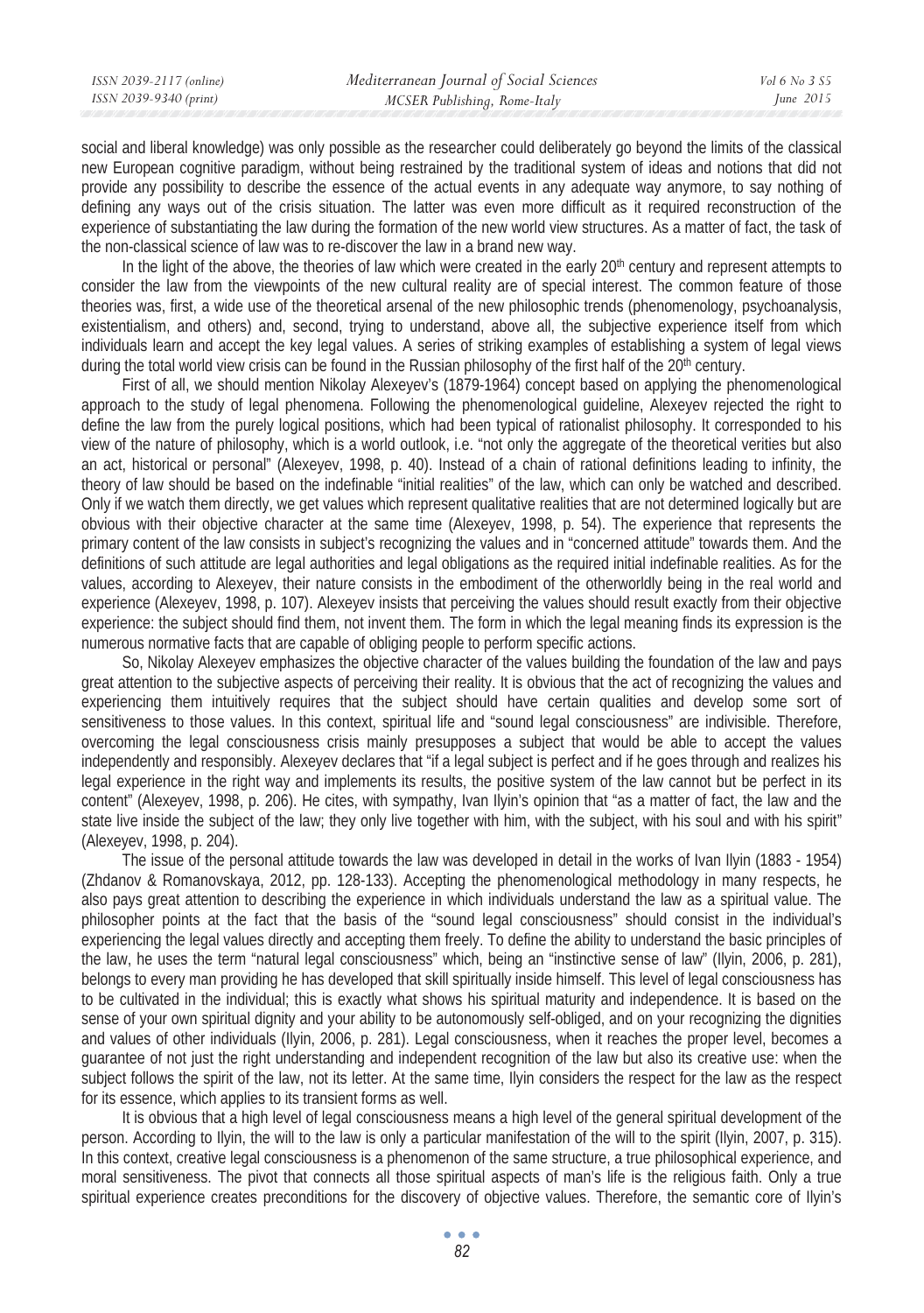| ISSN 2039-2117 (online) | Mediterranean Journal of Social Sciences | Vol 6 No 3 S5 |
|-------------------------|------------------------------------------|---------------|
| ISSN 2039-9340 (print)  | MCSER Publishing, Rome-Italy             | June $2015$   |
|                         |                                          |               |

theory of legal consciousness is the issue related to education of a subject that would be able to recover his legal experience in its ingenuousness and integrity. In the conditions of spiritual disorganization of the European man, this kind of way was seen as the only promising one: it is impossible to establish any new grounds of the law without developing an integral world view, a system of values where the law should find its place and meaning.

The same idea can be clearly traced in the ethical and legal concepts developed by other religious thought representatives. So, in the context of the Russian religious philosophy, special attention is paid to the attitude of a person towards the external heteronomous norms. Based Z. Freud's studies, Boris Vysheslavtsev (1877—1954) discovers a new meaning of the old Christian teachings of the law and God's grace. He says that law, in the broad sense, is always percieved as something which is forced from the outside and, with its demands to the consciousness, meets with resistance at the subconscious level (Vysheslavtsev, 2006, p. 66). So, the law can only be effective if it is ensured by the forced power of the public authority but can never eradicate the original cause of a crime from the man's mentality. Unlike the heteronomous law, the grace, considered as the power of love to God and man, is able to make effect on the subconsciousness and redirect its destructive energy to a creative course by turning the irrational freedom of denying into creative freedom. Thus, Vysheslavtsev comes to the conclusion that the normative prescriptions of the law will inevitably meet with rejection in the man's soul unless they are brought into correlation with a system of values which should be freely adopted by the man.

The problem of social communication is related to the personal attitude towards the social norms. According to Semyon Frank (1877 – 1950), a person, as "I", finds him- or herself in communication only, when meeting "you"; "it is determined by the act of differentiation" (Frank, 1992, p. 50). And the possibility of this kind of meeting lies in the primary unity of the common "we" which is "unity of the categorically heterogeneous personal being, of 'I' and 'you'" (Frank, 1992, p. 51). We are given human life as public life only, which is the essential expression of "the deepest common unity that man's being is based on" (Frank, 1992, p. 53). The spiritual nature of a society, or the fact that a society is based on the general internal unity of men, makes for an ambiguous expression of the integral fundamentals of the due. On the one hand, it is given directly to the man's spirit and, on the other hand, it applies to it in the form of social norms of transcendent and objective character (Frank, 1992, p. 83). This ambiguous character is a guarantee of the possibility for an individual to freely accept the heteronomous requirements, with the individual finding the meaning of those requirements in a system of values which is immanent in his consciousness.

That has a lot in common with Nikolay Alexeyev's views on the nature of the social character. He emphasized the fact that the precondition for the social unity is the presence of values which are shared by every member of the society and of "a shared historical ethos" as this is exactly the value domain where the individual meets with the social. On the other hand, the obliging power of the ethos phenomena originates exactly from the inner unity of men. According to Alexeyev, "only the idea of the integral and the necessity which comes from it can explain that mysterious and amazing phenomenon of the absolute ethical and legal connection" (Alexeyev, 1998, p. 150).

### **4. Concluding Remarks**

Summing up the above review of the legal concepts of the period when crisis phenomena in the European culture first became a recognized reality, we can mention a series of their common features. In the conditions when the legal consciousness tradition based on the modern era world view appeared interrupted, philosophy of law found itself in the face of the necessity to rebuild the entire system of the experience in the context of which the grounds of the law were introduced. This was related not only to the system of the values that determined the meaning of the law but also to the subject who had lost the value self-orientation and self-determination skills during the period of a total collapse of the established world view structures. Establishing a new, non-classical rationality type for the consideration of subjective factors in the cognitive process pushed the issue of the personal attitude towards the law to the foreground. So, considering the fact in which the subject perceives the reality of the legal values and forms his attitude towards them is becoming the meaningful center of the studies. According to the opinions of the authors reviewed in this article, the lost faith in the objectivity of the fundamentals of the law can only be restored in the context of personal spiritual renaissance in the new cultural conditions. And of course, the spiritual self-determination act for which the modern man was appealed to could not be absolutely unfounded: it rather dealt with reconsideration and reanimation of the traditions that had been feeding the European culture since the earliest times. The Christian motives characterizing the philosophical views of I.A. Ilyin, B.P. Vysheslavtsev and S.L. Frank become intertwined in their world outlooks with the new European humanism. But what is of fundamental importance to them is the belief that during a crisis traditions cannot be preserved "automatically" as they require personal sympathy of interested individuals and have to become firmly established by their personal, if you please, "existential" choice. Only by means of individual acceptance man can restore the meaning of the